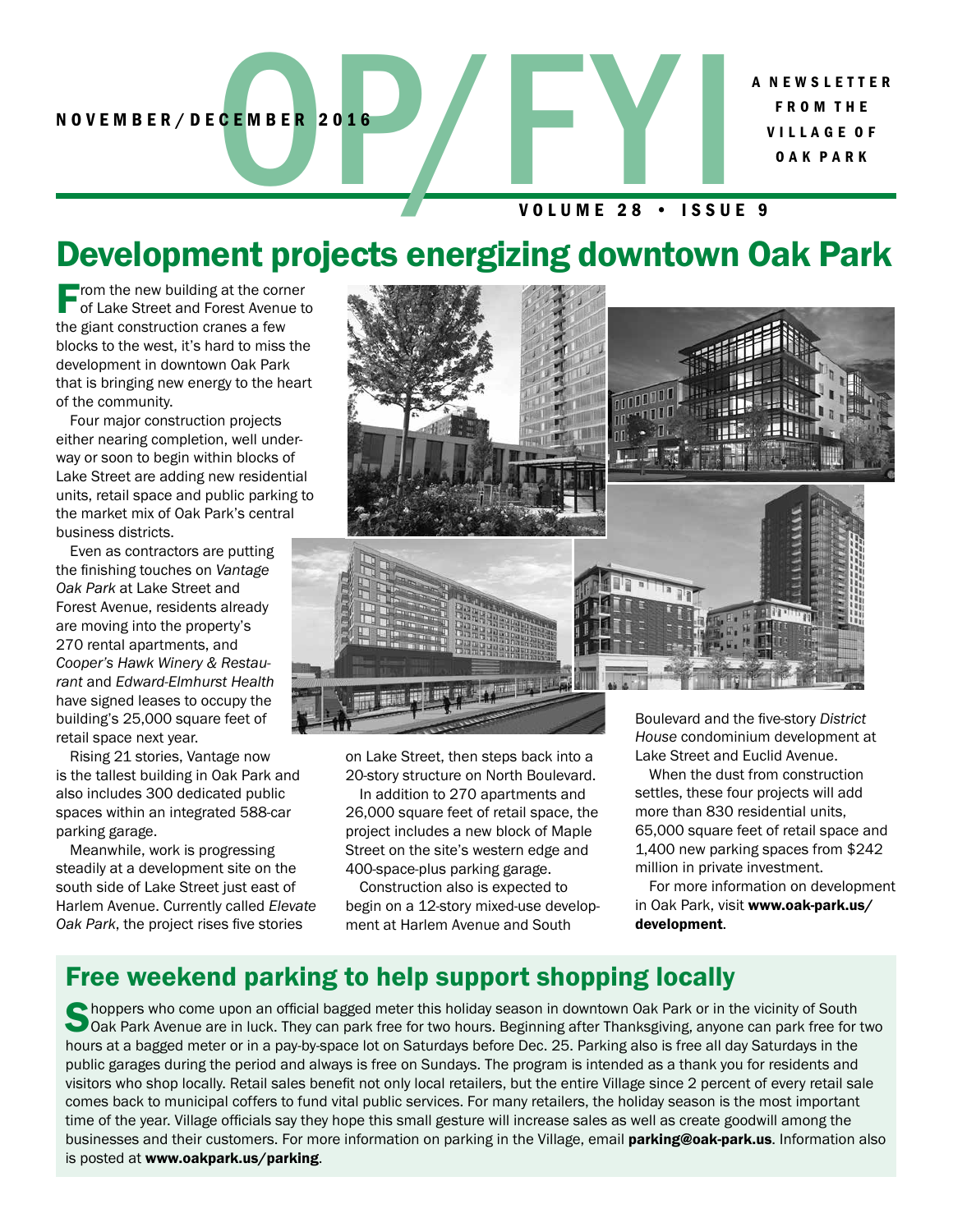

#### Carbon monoxide detectors save lives

An investment of about \$30 for a detector can be the difference in life and death when it comes to deadly carbon monoxide, an odorless and tasteless gas that can leak into one's home from a malfunctioning gas appliance, such as a furnace or water heater. Because it is impossible to see, taste or smell the toxic fumes, CO can kill you before you are aware it is in your home. That's why state law requires homeowners and landlords to install carbon monoxide detectors within 15 feet of every room used for sleeping. Alarms can be battery powered, plug-in with battery backup or wired into the AC power line with a secondary battery backup. The alarm also can be combined with a smoke detector if the unit complies with established standards and the alarm differentiates the hazard. The property owner must supply and install all required alarms. Landlords must ensure that alarms are operable on the date a lease is initiated. While tenants are responsible for testing and maintaining the alarm after the lease commences, landlords must provide written instructions. Carbon monoxide detectors are not substitutes for smoke detectors, Fire Department officials caution, so both devices are essential. For more information, call 708.358.5600 or email fire@oak-park.us.

#### An evening with the Chief

ak Park residents are invited to join new Police Chief Anthony Ambrose as he discusses the department's community-oriented approach from 6 to 8 p.m., Wed., Nov. 9 in Council Chamber of Village Hall, 123 Madison St. The event, which is sponsored by the Community Relations Commission, will focus on four main topics:

- Chief Ambrose's vision of policing
- What to do if stopped by the police
- Police training process and certifications
- Positive community collaboration

Email police@oak-park.us or community@oak-park.us for more information.

#### Not too late for a flu shot

Cetting vaccinated against the flu in November or even December is not too late. Public health officials recommend that everyone older than 6 months get vaccinated every year. Flu vaccine is offered at numerous commercial pharmacies, grocery stores and other retail sites in the Oak Park area. Most of these sites accept private insurances and Medicare Part B to help cover the cost of the flu shot. Many sites will vaccinate children as young as 18 months. Help finding a flu shot provider is available at www.flushot.healthmap.org. Residents also can email health@oakpark.us or call 708.358.5483 with questions about access to an affordable flu shot.

Vaccination not the only defense...In addition to getting vaccinated, individuals also can help protect themselves from the flu by following these simple actions to help prevent the spread of germs:

- Avoid close contact with people who are sick. When you are sick, keep your distance from others to protect them from getting sick, too.
- Stay home when you are sick to help prevent others from catching your illness.
- Cover your mouth and nose with a tissue when coughing or sneezing.
- Wash your hands often, and avoid touching your eyes, nose or mouth. Germs are often spread when a person touches something that is contaminated with germs and then touches his or her eyes, nose or mouth.
- Get plenty of sleep, engage in physical activity, manage stress, drink water and eat right.

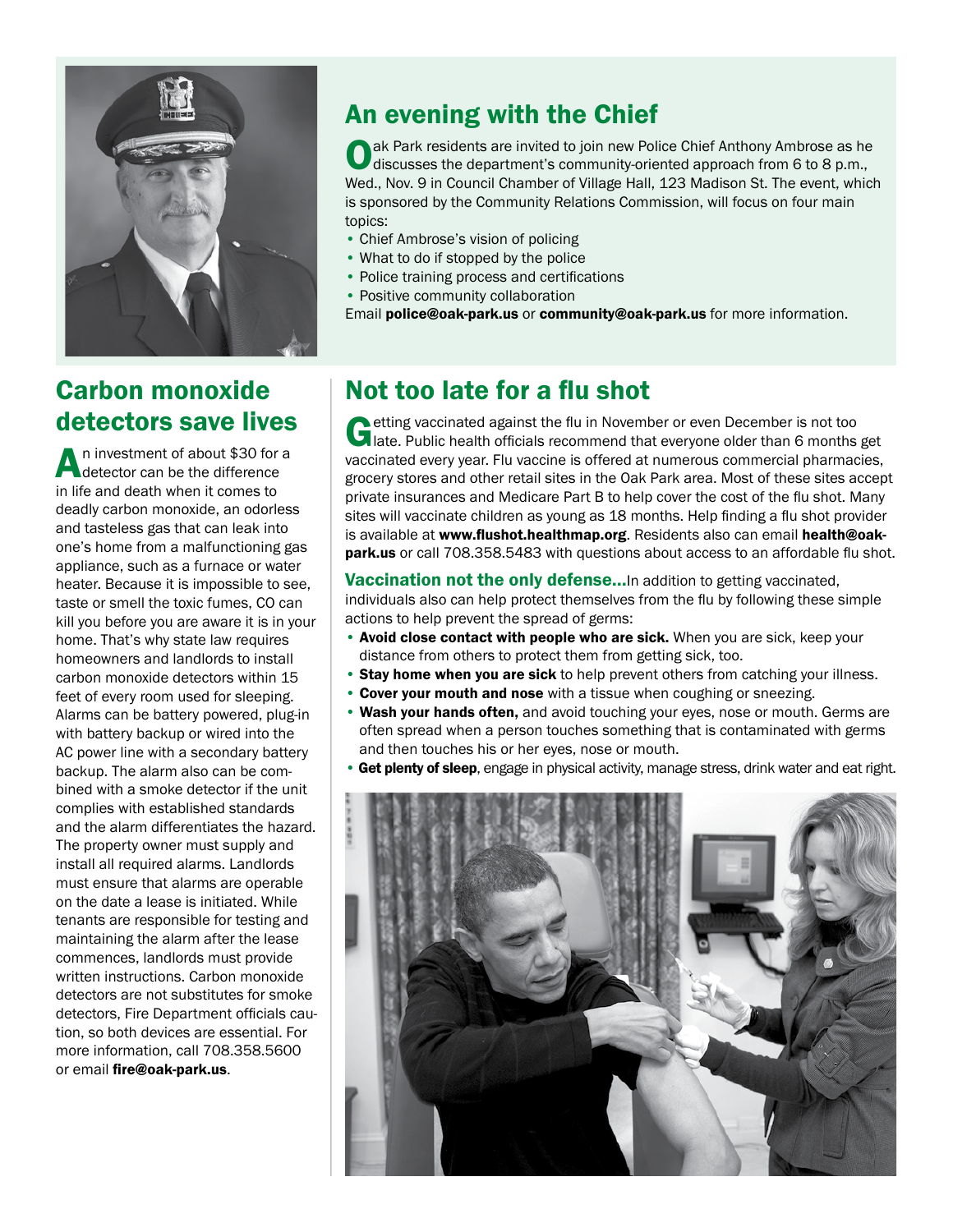#### Licenses required for smaller rentals, too

Although larger multifamily build-ings contain much of Oak Park's rental housing stock, the community also has plenty of smaller properties that must be licensed through the Village, too. Landlords and managers with apartment buildings of one to three units must be licensed by Dec. 31. This includes owners that rent their condominium units to tenants. Fees are \$10 per unit. Owners and managers of larger multifamily buildings must be licensed by Oct. 31 to avoid late fees. The residential rental license application is posted online at www.oak-park.us/ forms. Email housing@oak-park.us for more information.

#### Rehab loans available

Rental properties – Owners of multifamily buildings with seven or fewer units may be eligible for forgivable loans of up to \$5,000 per unit under the Village's Small Rental Rehab Program. Owners need to contribute matching funds of at least 25 percent of the total project cost and agree to rent to income-eligible tenants for two years. Projects eligible for funding include general property repairs, unit upgrades and energy efficiency improvements. For more information, visit www.oakpark.us/housing, call 708.358.5410 or email housing@oak-park.us.

Single-family emergency – No-interest loans of up to \$5,000 are available to help income-eligible owners of single family homes make emergency repairs such as replace faulty furnaces or water heaters before the winter weather returns. To qualify, homes must be owner-occupied and household income must be at or below 80 percent of the area median income — for example \$55,350 for a three-person household. Loan terms are for five years. Email housing@oak-park.us or call 708.358.5413 for more information.

#### News you can use



#### Holiday affects waste collection

schedule...Refuse, recycling and yard waste collection will be delayed one day by the holidays. Thanksgiving Thursday's collection will be delayed until Friday and Friday's collection delayed until Saturday. Collections for Dec. 26 and Jan. 2 also will be delayed by one day, pushing the Friday collection for these two weeks until Saturday.

**Holiday tree collection... Holiday tree** collection begins Jan. 9. Be sure to remove all decorations and stands, and place the tree in the regular collection area. Call 708.358.5700 or email publicworks@ oak-park.us for more information.

Village Hall holiday hours…Village Hall will be closed all day Thursday and Friday, Nov. 24 and 25 for Thanksgiving, from noon, Fri., Dec. 23 through Mon., Dec. 26, and on Mon., Jan. 2. Regular Village Hall hours are 8:30 to 5 p.m., Monday through Friday. The Parking Services Center is open until 7 p.m. on Mondays, except holidays. For more information on Village Hall hours, call 708.358.5700 or email publicworks@oak-park.us.

Regular yard waste collection ends…After Sat., Nov. 26, yard waste will be collected only by appointment. Call Waste Management at 888.656.5350 to arrange a special pick-up.

Recycle holiday lights…Residents can recycle unwanted holiday lights and extension cords from 8 a.m. to 3 p.m. in December and January at the Public Works Center, 201 South Blvd. Mini, rope, LED, C7 and C9 lights and extension cords will be accepted. Call 708.358.5700 or email **publicworks@oak-park.us** for details.

Avoid missed collections...Residents and building owners are reminded to clear snow away from refuse and recycling containers to avoid a missed collection. If the container is not accessible, it will not be emptied. Call 708.358.5700 to report a missed collection.

Pay water bill online... Property owners can pay their water bills electronically, either by using a credit card online, or setting up an automatic debit from a checking, savings or credit card account. Property owners also can go paperless by signing up to receive bills via email. In addition to water, the quarterly bill includes charges for sewer, garbage disposal and recycling. For more information, call 708.358.5478 or email waterbilling@oak-park.us.

Pet responsibilities…Dog owners are required to pick up and dispose of dog waste. Owners walking their dogs must carry a bag or other suitable means to pick up dog waste. Call 708.358.5680 to register a complaint about an animal, such as noise, excrement, cruelty or off leash.

Be cautious with alternate heat sources…When using heat sources such as portable and baseboard electric heaters, fireplaces and woodstoves, remove nearby objects, keep furniture a safe distance away, do not block the heat flow and never use an extension cord. Working carbon monoxide detectors, smoke alarms and a family escape plan also are essential. Call 708.358.5600 or email fire@oak-park.us for more information.

Nature museum activities…Cook County's Trailside Museum of Natural History, 738 Thatcher Ave., in River Forest, offers a range of programs for children and adults alike, including nature stories, fitness hikes and close-up visits with the Thatcher Woods' many inhabitants. For more information, visit the Museum or call 708.366.6530.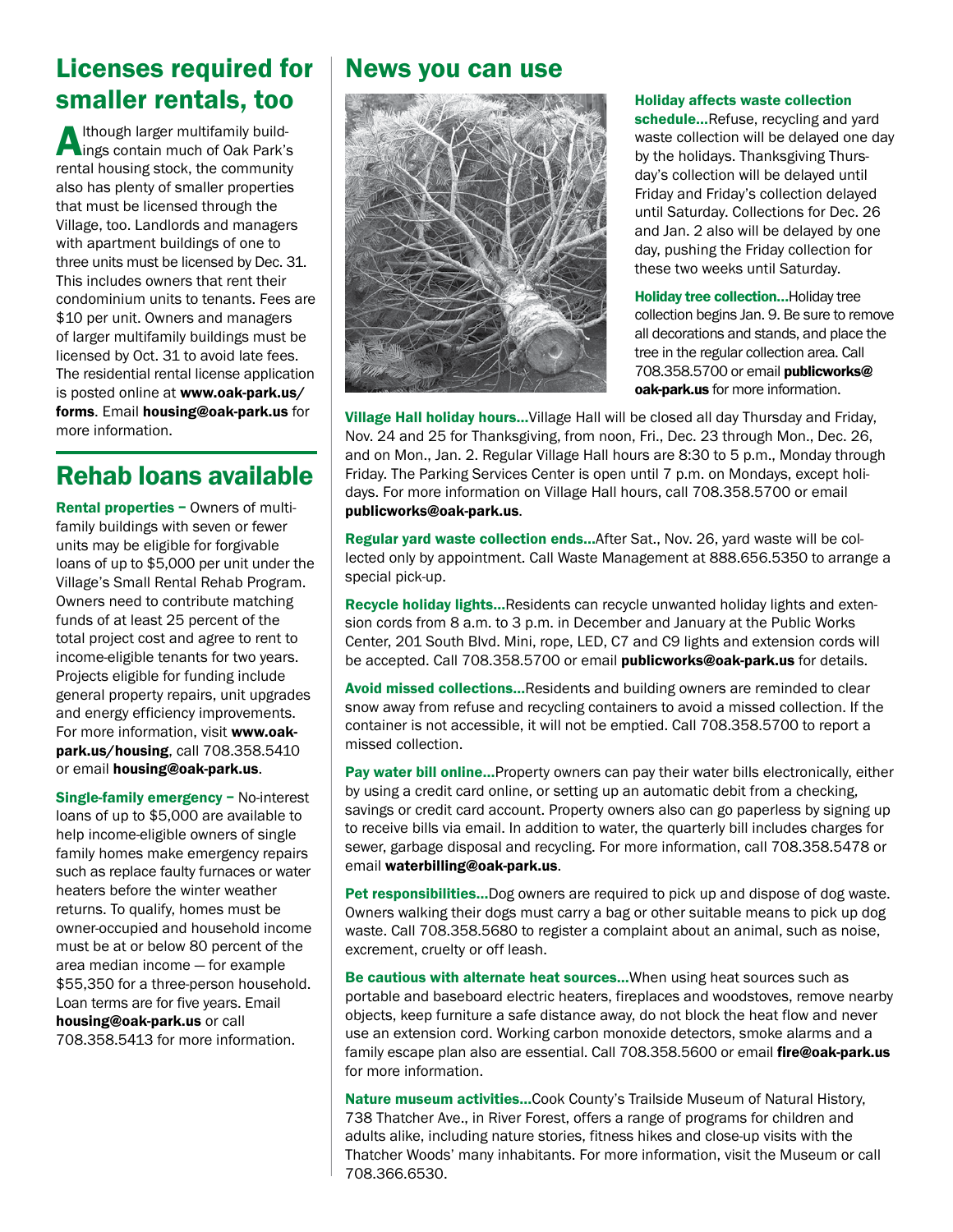## Snowfall may trigger parking restrictions

fter a two-inch snowfall, the Emergency Snow Removal Parking Plan goes into effect and the following parking rules are enforced seven days a week, including holidays:

- Main streets posted as snow routes must be cleared of all parked cars. These include Augusta Street, Austin Boulevard, Chicago Avenue, Division Street, Garfield Street, Harlem Avenue, Harrison Street, Jackson Boulevard, Lake Street, Madison Street, North Avenue, Oak Park Avenue, Ridgeland Avenue, Roosevelt Road and Wisconsin Avenue from Madison Street to the emergency entrance of Rush Oak Park Hospital.
- Non-snow route streets allow parking between 8 a.m. and 10 p.m. on the side of the street with even numbered addresses on even days and the side of the street with odd numbered addresses on odd days.
- Designated commercial parking areas as posted follow the odd/even rule between midnight and 8 a.m.
- Snow parking rules do not override other parking regulations, such as time limitations and prohibitions.
- Vehicles parked in violation of the snow restrictions are subject to ticketing and towing. To find out if snow-related parking restrictions are in effect, call 708.358.7669 for

a recorded message. Cable television subscribers can tune into VOP-TV, available on Comcast channel 6 and AT&T channel 99. Residents also can sign up for alerts at www.oak-park.us/notifyme.

#### Sidewalk shoveling required

Residents and businesses are urged to help improve walking conditions and public<br>
Safety by removing snow and ice from sidewalks after a storm. Village ordinance requires snow and ice to be removed from the public sidewalk within 24 hours following any snow, sleet or freezing rain. If the snow or ice has become so hard that it cannot be removed without damaging the sidewalk, then sand, salt or other abrasive material may be used to make pedestrian travel reasonably safe. Failure to clear a sidewalk fronting or abutting one's property could lead to a ticket and fine. For more information on the shoveling requirement or help finding resources, call 708.358.5700 or email publicworks@oak-park.us.

#### Public hearing set for proposed zoning ordinance

The draft zoning ordinance and map for the Village of Oak Park will be reviewed by the Plan Commission at a public hearing at 7 p.m., Wed., Nov. 16, in the Council Chambers at Village Hall, 123 Madison St. Residents, business operators and property owners are invited to make comments to the Plan Commission by either attending or providing written comments to **planning@oak-park.us**. Anyone interested in learning more before the public hearing or unable to attend is urged to visit www.oakparkzoning.com, where the proposed draft is posted. Public comments also may be posted on this project website. The goal of the initiative is to better align local laws with recommendations in *Envision Oak Park*, the community's long-range comprehensive plan adopted in late 2014. For more information, call 708.358.5440 or email planning@oak-park.us.

#### Free sign consultations offered

**Business operators considering seeking variances from the Village sign code can get**<br>**Free guidance from the Community Design Commission before submitting a request** for formal review. The commission will review and comment on drawings, sketches or photographic examples and materials as well as offer guidance and suggestions on meeting the code requirements and overcoming challenges that would require a variance. Reviews are given during the commission's regular meeting at 7:15 p.m. on the fourth Wednesday of each month. To arrange a conversation with the commission, call 708.358.5440 or email planning@oak-park.us.

*Clip and Save* !

| <b>Who to Call</b>                                          |                          |
|-------------------------------------------------------------|--------------------------|
| Dial Direct (area code 708)<br><b>Village Hall</b>          | oak-park.us              |
| <b>TTY</b>                                                  | 711                      |
| Adjudication<br><b>Development Customer Services</b>        | 358.5630                 |
| 358.5420                                                    |                          |
| <b>Business Services</b>                                    | 358.5425                 |
| Neighborhood Services                                       | 358.5410                 |
| Housing                                                     | option 1                 |
| <b>CDBG</b><br>Property complaints                          | option 2<br>option 3     |
| Permits & Inspections                                       | 358.5430                 |
| Planning                                                    | 358.5440                 |
| General questions                                           | option 1                 |
| <b>Historic Preservation</b>                                | option 2                 |
| Zoning                                                      | option 3                 |
| Finance<br><b>Utility Billing Inquiries</b>                 | 358.5460<br>358.5478     |
| Fire (nonemergency)                                         | 358.5600                 |
| <b>Human Resources</b>                                      | 358.5650                 |
| <b>Job Hotline</b>                                          | 358.5650                 |
| Mayor & Trustees                                            | 358.5784                 |
| Police (nonemergency)                                       | 386.3800                 |
| Crime Tip Hotline                                           | 434.1636                 |
| <b>Public Health</b><br><b>Animal Control</b>               | 358.5480<br>358.5680     |
| <b>Public Works</b>                                         | 358.5700                 |
| Parking                                                     | 358.7275                 |
| <b>Village Clerk</b>                                        | 358.5670                 |
| Village Manager's Office                                    | 358,5770                 |
| <b>EMERGENCIES</b>                                          | 911                      |
| <b>Park District</b>                                        | www.pdop.org             |
| Administration                                              | 725.2017                 |
| <b>Customer Service</b>                                     | 725.2000                 |
| <b>Building &amp; Grounds</b><br><b>Business Operations</b> | 725.2050<br>725.2015     |
| <b>Public Library</b>                                       |                          |
| <b>Main Librarv</b>                                         | www.oppl.org<br>383.8200 |
| Maze Branch                                                 | 386.4751                 |
| Dole Branch                                                 | 386.9032                 |
| <b>School District 97</b>                                   | www.op97.org             |
| Administration                                              | 524.3000                 |
| <b>School District 200</b>                                  | www.oprfhs.org           |
| Administration                                              | 383.0700                 |
| Township www.oakparktownship.org                            |                          |
| <b>Senior Services</b><br><b>Youth Services</b>             | 383.8060<br>445.2727     |
| General Assistance                                          | 383.8005                 |
|                                                             |                          |
|                                                             |                          |
| Assessor Services<br>Mental Health Board                    | 383.8005<br>358.8855     |
|                                                             |                          |
| <b>Stay connected</b>                                       |                          |
| O<br>oak-park.us                                            |                          |
| n<br>facebook.com/vopnews                                   |                          |
| A<br>twitter.com/vopnews                                    |                          |
| ൫<br>pinterest.com/oakparkil                                |                          |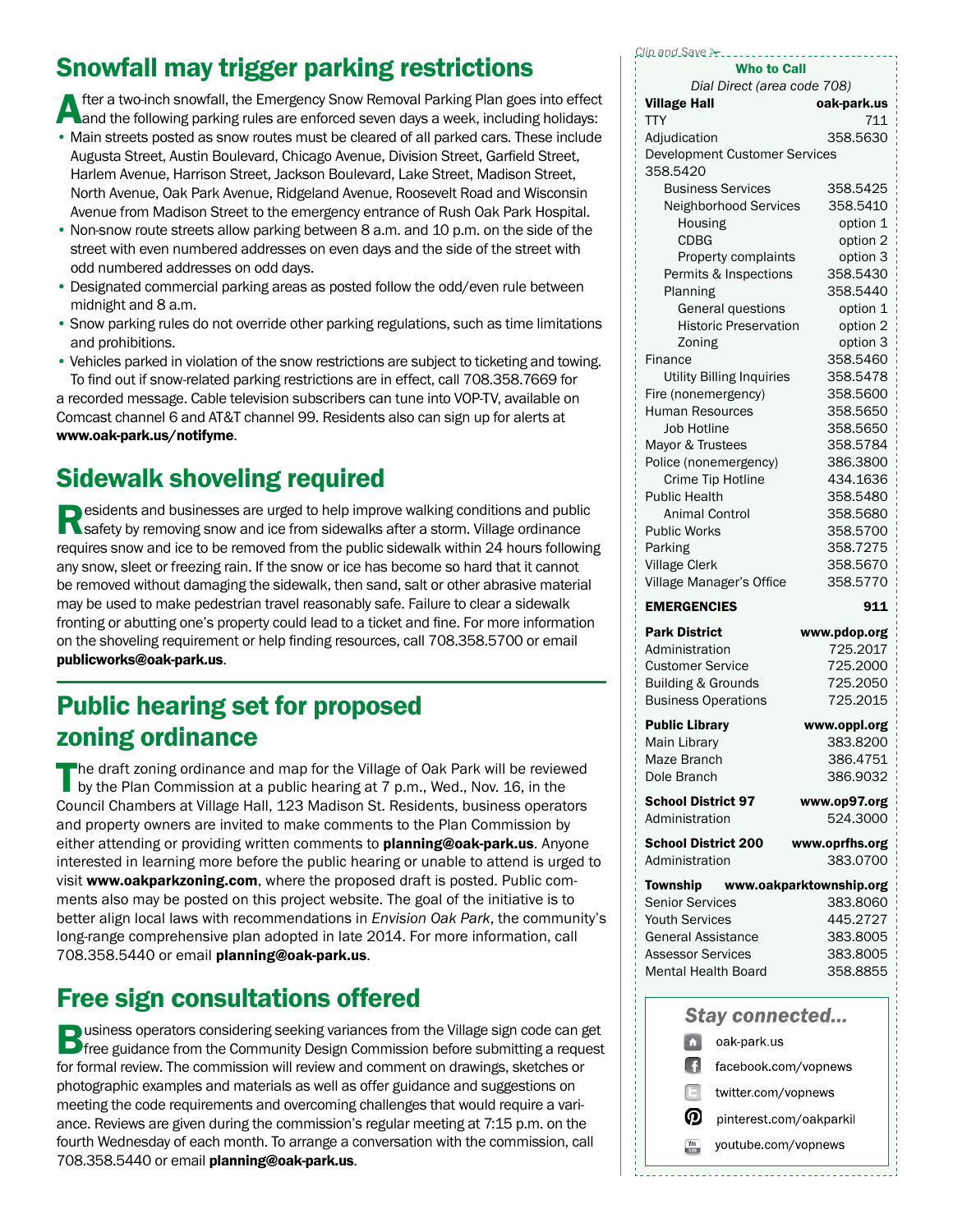#### Public health contributors honored

wo individuals, two local non-profit organizations and two Oak Park businesses have been honored with the Dr. William Fitzsimmons Public Health Award for their contributions to the health and well-being of Oak Parkers. The Fitzsimmons Award for Excellence in Public Health is named in honor of the



Oak Park Health Department's Medical Consultant from 1976-1992. Dr. Fitzsimmons was an Oak Park physician and humanitarian who volunteered his services to the Village for many years. The annual awards are presented by the Oak Park Board of Health and the Oak Park Department of Public Health. This year's winners are, in the words of their nominations…

- Ryan Bradley, who has helped reduce the amount of nitrogen oxide emitted by diesel engines in construction and agriculture equipment used by his employer, Case New Holland. The vehicles Bradley, an Oak Park resident, has helped put into production emit just 7 percent of the nitrogen oxide emissions compared to vehicles made 12 years ago.
- Lively Athletics, a fitness and lifestyle apparel store for women owned by Oak Park natives Anne Pezalla and Kate Pezalla Martin. In addition to hosting workshops for girls and women of all fitness levels, Lively Athletics helps support several causes and donates running shoes to children in need.
- Oak Park River Forest Infant Welfare Society, an important provider of medical, dental and behavioral services for low-income children from Oak Park and the surrounding area. Celebrating its 100th anniversary in 2016, the IWS is made up of Chicago-area women who support the non-profit charitable organization's mission of providing all children with access to quality health care.
- Enso Oak Park, a martial arts school owned by Oak Park residents Denise and Jay Nacu. In addition to teaching the art of Shotokan karate, Enso Oak Park also supports a strong sense of community and respect for others while promoting the physical fitness and emotional health of Oak Parkers young and old.
- Rachel Moore, who served as a crossing guard at Oak Park and Chicago avenues for more than a decade before passing away in 2015. Ms. Rachel as she was known throughout neighborhood is fondly remembered for cheerfully manning her post and watching over school children as if they were her own.
- Shawnash Institute, a non-profit charitable organization that focuses on providing regular access to fresh produce for economically-stressed community members. With board members Warren Bakker and John Owens leading the way, the Shawnash Institute supports the Oak Park Farmers' Market's Double Value Coupon Program, which allows customers who qualify for SNAP benefits — commonly known as food stamps — to double the value of their purchase of fruits and vegetables up to \$20.

For more information on the annual Fitzsimmons Awards, call 708.358.5480 or email health@oak-park.us.

#### On-street parking rules eased for holidays

Overnight, on-street parking restrictions are eased to accommodate visitors and guests during major holidays, including Thanksgiving and Christmas. Restrictions will be lifted from 2:30 a.m., Wed., Nov. 23 until 2:30 a.m., Mon. Nov. 28, and from 2:30 a.m., Wed., Dec. 21 until 2:30 a.m. Wed., Jan. 4. However, parking restrictions will remain in effect during these times in overnight permit parking zones where residents have purchased quarterly passes. Other parking regulations, such as posted daytime and safety restrictions, will remain in effect. Visit www.oak-park.us/parking for more information.

#### Medicare enrollment help offered

 $\bigcirc$  enior citizens and individuals with disabilities can get assistance enrolling in Medicare Part D prescription plan through the Senior Health Insurance Program (SHIP) administered by the Oak Park Township. Counselors are available by appointment to help recipients review existing coverage and select a drug plan that meets their individual needs. During the enrollment period, which lasts until Dec. 7, Medicare recipients can:

- Change from original Medicare to a Medicare Advantage plan
- Change from a Medicare Advantage plan to original Medicare
- Join, drop or switch Medicare Part D drug plans
- Switch Medicare Advantage plans To schedule an appointment for

Medicare enrollment assistance, call 708.383.8060. Information on Township Senior Services programs is posted online at www.oakparktownship.org/ departments/seniors.

#### 911 registry available for citizens with special needs

ak Parkers with special needs that should be considered in an emergency situation can register with the Village to ensure first responders are aware when dispatched via a 911 call. Knowing that they are being dispatched to a home where someone may have a hearing or visual impairment, mobility limitation, cognitive impairment or uses an electrically powered medical device could prove vital to emergency medical personnel. Residents or their caregivers can register online at www.oak-park.us/ 911registry. A form also is available via email to **prepare@oak-park.us** or by calling 708.358.5488. All information will be kept confidential and should be updated annually.